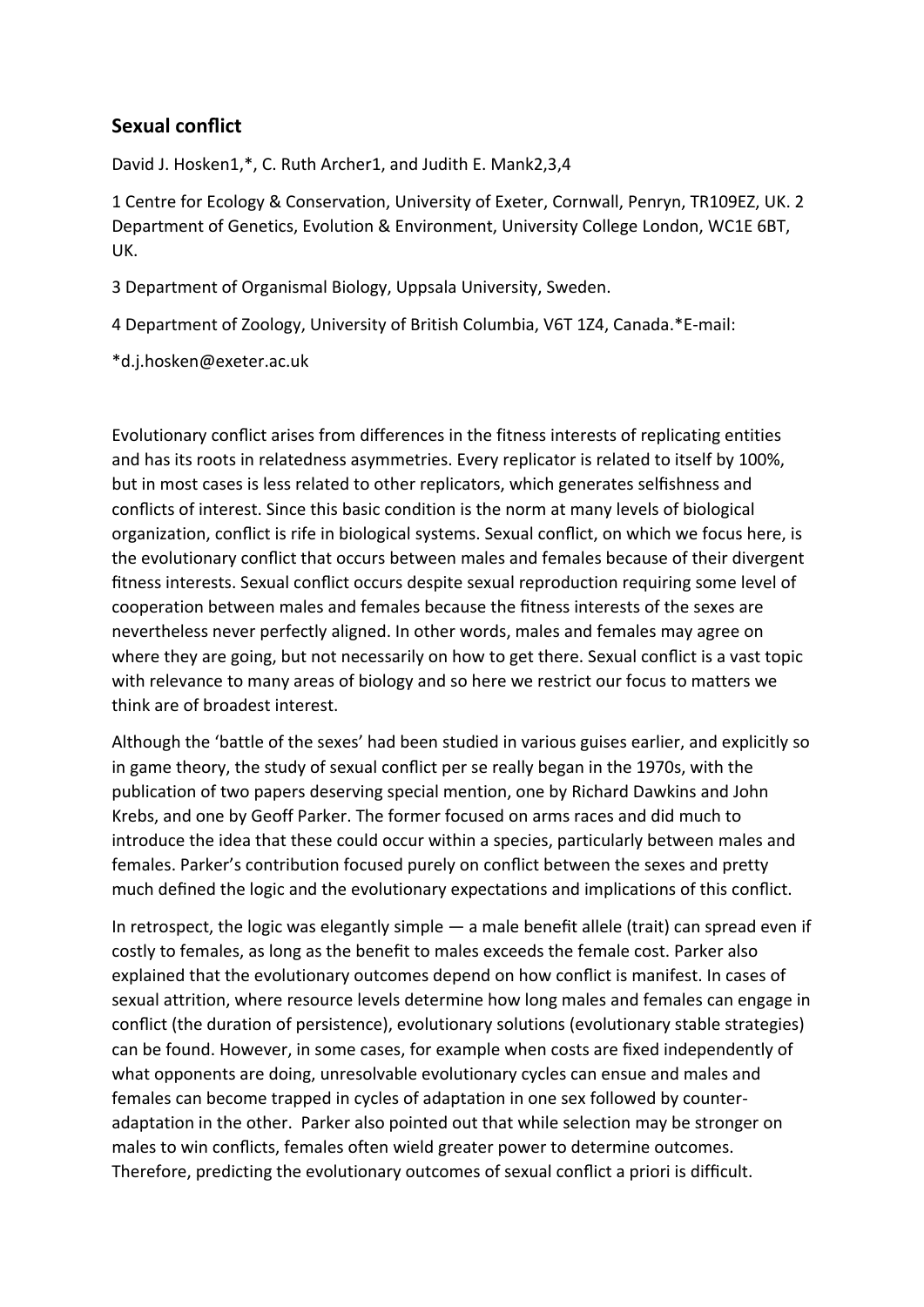While much research touched on sexual conflict after Parker's defining work, the field accelerated with the 1996 publication of an ingenious experimental evolution study by Bill Rice. Rice's study design, based on experimental evolution in Drosophila, prevented females from coevolving with males. In short, females were removed from the evolving populations and replaced with new females from outside the experimental populations at each generation. This meant that females effectively became evolutionarily static and males could adapt to target them. As a result, males evolved to manipulate the fixed female phenotype, and females mated to these males suffered reduced fitness. The work offered empirical support for some implicit predictions of Parker's earlier model. More than that, it captured the collective imagination and initiated a major surge in sexual conflict research that continues to the present.

## **Two sexual conflicts**

Rice and colleagues also clarified two fundamental types of sexual conflict: intra- and interlocus sexual conflict. The former results from the sexes sharing an autosomal genome, coupled with sex differences in selection. Therefore, optimal trait values, such as size or weight, can differ between males and females, and the optimal allele at a locus can therefore differ between the sexes. This means each sex can prevent the other from reaching its phenotypic optima for shared traits.

Intra-locus sexual conflict is epitomized by widespread sexual dimorphism, which shows males and females are selected to perform at least some different tasks, or some tasks differently (Figure 1). For example male deer might develop large antlers for use in male– male mating contests and females develop more rudimentary structures purely as a correlated response to selection in males. Thus, antlers could be good for male fitness but a wasted resource for females. Sexually antagonistic selection over optimal trait values is likely to be common and hence allele frequencies at a locus can fluctuate depending on the sex an allele finds itself in.

Inter-locus conflict occurs when a trait in one sex interacts with a different trait in the other sex and hence different gene loci are involved. Here conflict occurs over the outcome of an interaction between the sexes. For example, the sex-peptide (SP) in Drosophila melanogaster seminal fluid benefits males by decreasing female receptivity and increasing egg laying, but also reduces female longevity (Figure 2). So the outcome of SP transfer to females is higher male fitness and lower female fitness, unless females adapt to resist this manipulation.

### **Detecting conflict**

Deciding whether there is sexual conflict over a trait is in principle easy via a simple thought experiment: ask what would happen to trait values if control over their expression were completely determined by one sex. So for example, if females had control over seminal fluid composition in D. melanogaster, would it be different? The answer is yes. The SP found in D. melanogaster semen would no longer harm females — it would not be present or it would be altered into a non-toxic form. Similarly, if males controlled female parental investment, it would probably increase because it is in a male's interest for his mate to invest as heavily as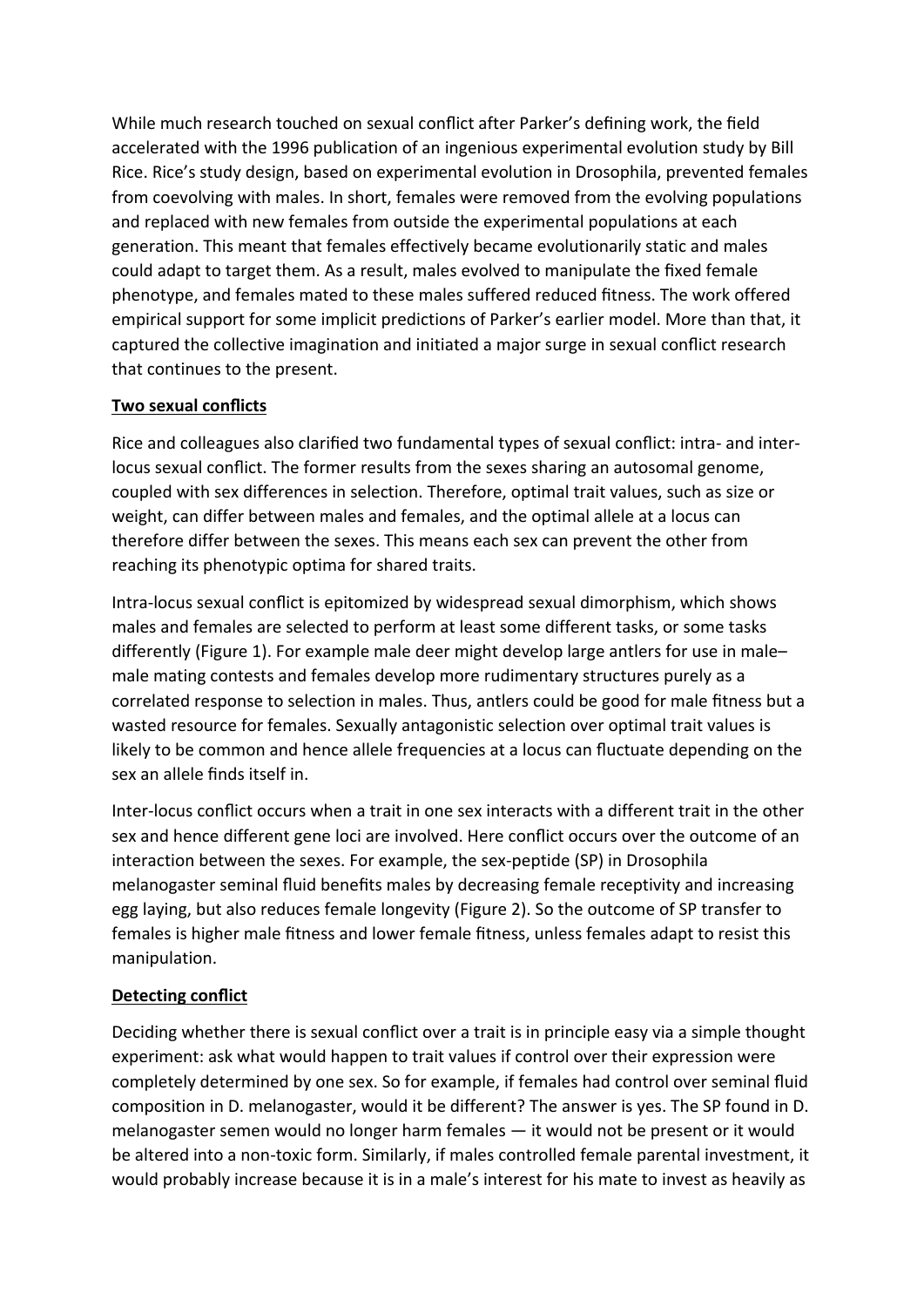possible in his offspring in promiscuous mating systems, even if this is at the expense of a female's future reproductive success.

In practice, it can be more difficult to assess sexual conflict over trait values, partly because any selection it generates, or the conflict itself, can be ephemeral, and may not be detectable at a specific point in evolutionary time. With this caveat in mind, measuring the sex-specific fitness optima for a shared trait can easily be done using standard selection analysis to test whether male–female fitness peaks overlap (Box 1). If peaks do not overlap, selection is tugging trait values in different directions in each sex and there would be conflict over the shared trait. Similarly, the intersexual genetic correlation for fitness can be measured. A negative correlation suggests widespread intra-locus conflict, as the allelic combinations that make for good females produce less fi t males and vice versa (but for one caveat see Duffy et al. (2019) Ecology & Evolution). Conversely, for specific traits (rather than fitness), strong positive intersexual genetic correlations coupled with sex differences in trait optima indicates that the sexes are not free to evolve to their sex-specific optimum. Measuring the direct selection on mate-preference can also be undertaken. If preferred mates cause direct fitness reductions, this suggests manipulation and conflict-driven matechoice.

However, because measuring fitness in natural systems can be challenging, experimental evolution can also offer a tractable way to assess sexual conflict. It also has the advantage that it is possible to experimentally create extreme scenarios that rarely, if ever, occur in nature. By restricting evolution to one sex, or by imposing strict monogamy, one can alter the balance of power between males and females, or even eliminate conflict entirely. Comparisons can then be made to treatments where these conditions have not been imposed to assess impacts of sexual conflict. Similarly, manipulations that alter the balance of power in sexual interactions, by altering how well females can resist males for example, can reveal latent conflict.

Recently, approaches have made inroads into identifying specific loci under sexually antagonistic selection. Ideally, genome-wide association studies are combined with phenotypic data, including fitness estimates, in order to directly identify the genes involved in conflict. These approaches have identified key conflict alleles, such as alleles for DDT resistance in Drosophila, and for early maturation in salmon, both of which influence male and female fitness in opposing directions.

In the absence of phenotype data, it is still possible to scan for genomic signatures of sexual conflict. Intra-locus conflict can result in balancing selection, where alleles are subject to fluctuating selection depending on whether they are present in males or females. Population genomic scans for loci exhibiting signatures of balancing selection are becoming increasingly possible given the availability of sequence data from a wide variety of organisms. Without associated fitness data from both sexes, this approach cannot be used to identify conflict loci directly because there are many potential causes of balancing selection. Additionally, estimates are influenced by a range of other genomic factors, such as local recombination rate, which preclude using this method to identify putative conflict genes without associated fitness data. However, the approach can be used to compare the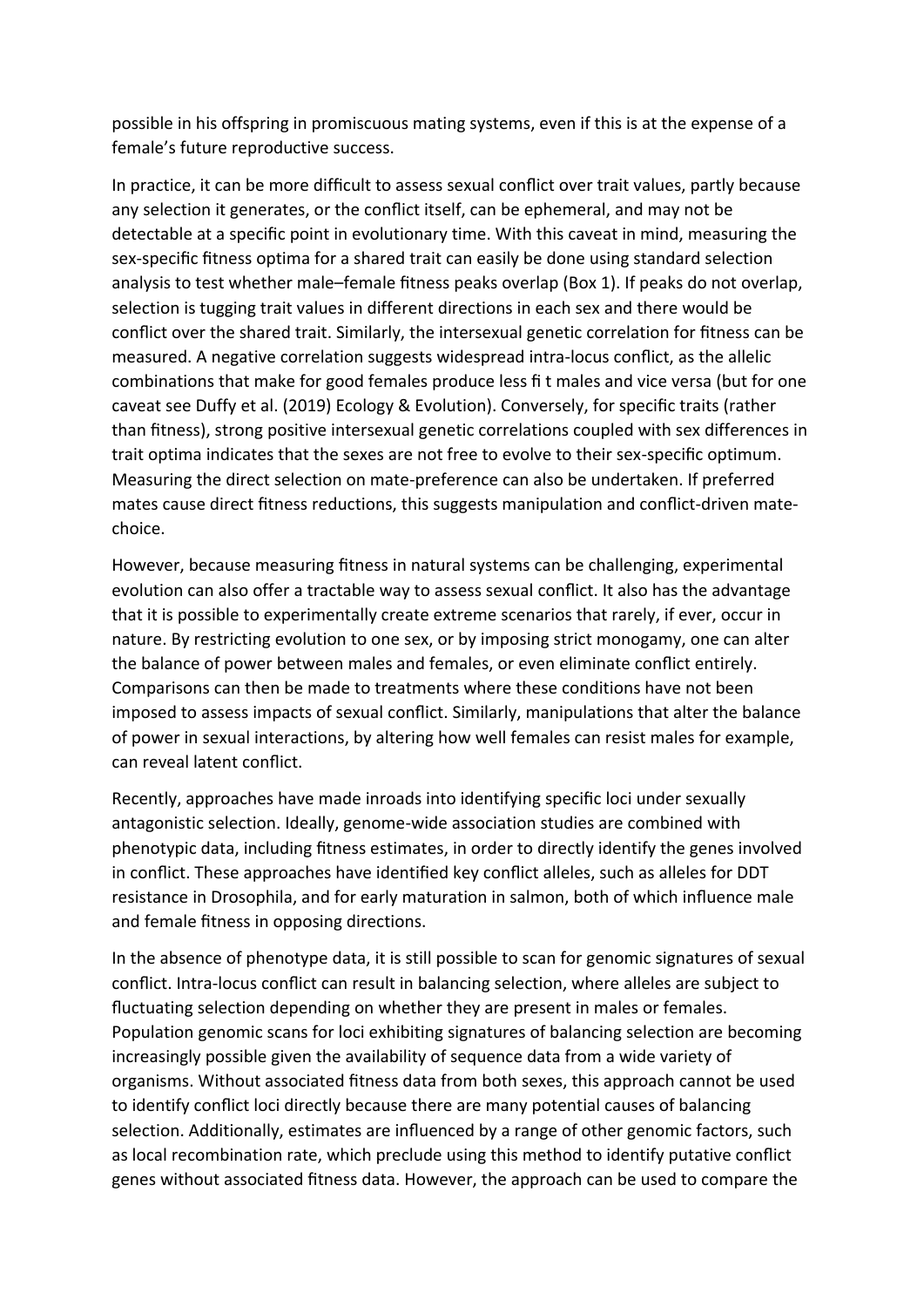potential for sexual conflict across large groups of genes with different phenotypic implications. Results have been mixed, with some showing that sexual conflict is rife within the genome, and others suggesting that conflict has been largely resolved.

### **Some theory**

Sexual conflict has been the subject of considerable theoretical investigation since Parker's early exploration and much of this has focused on inter-locus sexual conflict. Inter-locus models have verified many of Parker's initial insights, and expanded them in a remarkable number of directions. There has simply been too much work to go into great detail here, so we will limit ourselves to a few key insights.

First, theory has confirmed that endless cycles of male–female adaptation and counteradaption are only rarely expected to occur. Additionally, it is clear that male harming of females can be advantageous for males if harm educes female remating, or increases female investment in current reproduction. That is, if making sex damaging reduces the likelihood that a female will mate with a rival male, or increases how much a female invests in the harmful male's offspring, then harm can be advantageous for males.

Models also suggest that conflict can affect evolution in a range of ways, depending for example on initial conditions and the genetic detail assumed (e.g. allele number, dominance relationships, effect sizes). Importantly, the manner of female response to male manipulation is important. For example, if females evolve to become less sensitive to attempted male manipulation, arms races are unlikely. In one sense this reflects models of sexual selection more generally — outcomes depend critically on female preference, particularly the shape of preference functions, and how preferences evolve.

Finally, information asymmetries — whether or not both sexes are equally informed about a sexual interaction — can also alter model outcomes. For example, if males have to choose a strategy (e.g. how much to ejaculate) before females have to decide how to respond (how much sperm to store), females have more information about the interaction than males and conflict solutions tend toward female optima. This harks back to Parker's point about power residing with females.

A number of models have also investigated elements of intra-locus sexual conflict. Many of these have assessed how well the sexually antagonistic selection under-pinning this conflict can generate balancing selection and maintain genetic variation. How genetic variation is maintained in the face of selection and drift is a major question in evolutionary biology, and intra-locus sexual conflict could potentially be an additional, very general mechanism that helps resolve this issue. Outcomes are mixed in terms of how generally or easily variation is maintained, but there is increasing support for intra-locus conflict as a mechanism maintaining genetic variation when fitness landscapes are complex and heterozygote advantage is significant. Moreover, when parameterized with data from a DDT resistance locus in Drosophila with known sexually antagonistic effects, models (and experimental populations) suggest polymorphism is maintained. Basically, allele Y performs best in females, and allele y does best in males, and therefore both alleles at the y-locus are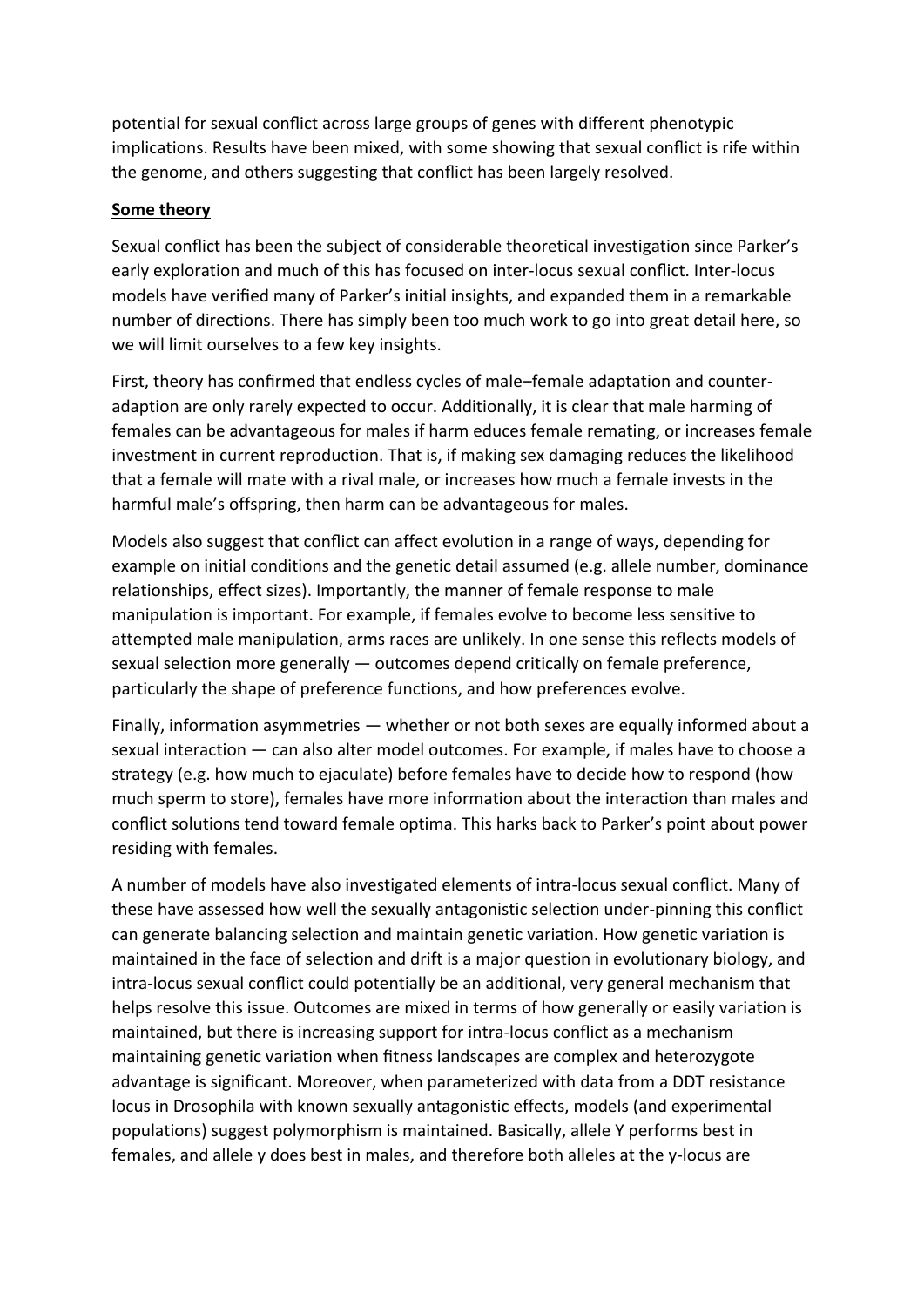maintained in the population because there is no 'best' variant — the allele 'quality' is sex dependent.

### **Sexual conflict and sexual selection**

Sexual conflict is not sexual selection and sexual selection is not sexual conflict. However, sexual selection may cause conflict and responses to sexual conflict may generate sexual selection. Sexual selection results from reproductive competition and is formally defined as the non-random (with respect to phenotype) variance in mating or fertilization success. Therefore, if a male trait confers a mating advantage but also harms females, then it both is the product of sexual selection and generates sexual conflict. For example, penis spines in seed beetles induce damage in the female reproductive tract, and are thought to increase sperm competitiveness and reduce female fecundity. Spines are therefore the product of sperm competition, and thus sexual selection, and they also generate sexual conflict. Broadly similar results in terms of female damage have been reported in the fly Sepsis cynipsea, although here it is not entirely clear how males benefit from harming females. Kokko and Jennions discuss this at length in the 2014 book edited by Rice and Gavrilets.

#### **Conflict resolution**

How can sexual conflict be resolved? This depends on the type of conflict. For inter-locus conflict, resolution (or avoidance) can in principle be achieved by perfectly aligning the evolutionary fitness interests of the sexes through indissoluble monogamy. However, this never occurs in nature because there are always alternative pathways to fitness — even in monogamous systems other potential partners always exist. However, perfect inter-sexual fitness correlations can be achieved experimentally by imposing strict genetic monogamy with no possible access to other mates. This design ensures that male fitness is entirely dependent on his female mate, and therefore male and female fitness interests are perfectly correlated.

Intra-locus conflict arises from shared genetic architecture, and therefore the potential for resolution is ultimately governed by the degree to which genetic architecture can be decoupled between males and females. Theory suggests sex-limited trait development, gene duplication, and sex-specific gene regulation can all resolve intra-locus conflict. Moreover, the evolution of sex-specific dominance effects can mitigate conflict, as shown in salmon.

Several lines of evidence also suggest that genetic architecture of males and females are often distinct. Recent work in mice suggests that a surprisingly large proportion of autosomal knock-out mutations affect only one sex. Similarly, genome-wide association studies in humans reveal that the genetic architecture for many traits is significantly different between males and females. Both these findings suggest that the potential for intra-locus conflict resolution exists, and experimental work in Silene suggests that resolution of conflict can occur with just a few generations of antagonistic selection.

However, inter-sexual genetic associations can constrain the resolution of intra-locus conflict. For example, Harano and colleagues showed in flour-beetles that selection on male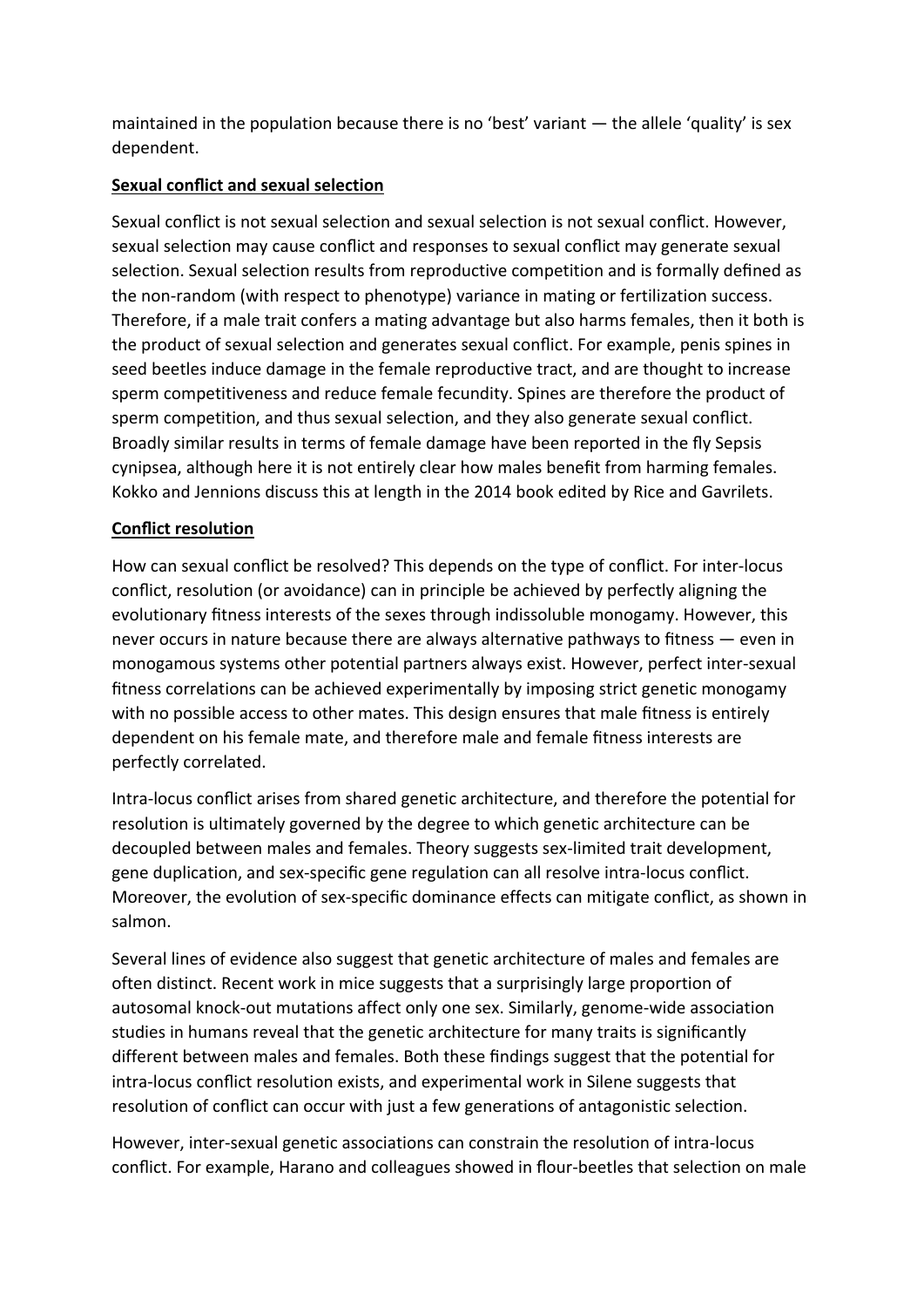mandibles, which are sex-limited in development, reverberated through the male phenotype (because of intra-male genetic covariances) and bled over into females via intersexual genetic correlations of non-sex limited characters — selecting on the male-limited trait resulted in a masculinized female phenotype because of other shared traits. Thus, sexlimitation need not always result in resolution of this conflict. Similarly, pleiotropy in terms of expression breadth has been shown to constrain the evolution of gene expression differences between the sexes.

### **Outstanding questions**

Many conflict matters require additional research, not least of which is the need to identify specific sexually antagonistic alleles. At present only a handful of examples are known, and all are loci of major effect. In order to address key issues such as the efficacy of conflict at maintaining genetic variation, as well as the potential and route(s) of conflict resolution, additional data are sorely needed in a diverse array of species and mating systems.

Furthermore, theories of good-genes sexual selection rest on the assumption that a good male genotype represents a good female genotype. Intra-locus conflict casts doubt on this possibility. Therefore, understanding the incidence and resolution of sexual conflict becomes important for understanding models of sexual selection.

Additionally, sexual dimorphism, although widespread, need not indicate that conflict has been fully resolved, although it may indicate a partial resolution. What are the constraints on conflict resolution and where do we find them? In cases of sexual dimorphism, how much conflict remains unresolved, and why?

Finally, is mate choice generally rational? In other words, do preferred mates enhance fitness? Or are preferred partners those best able to manipulate their mates for selfish benefit? These are just some outstanding but important questions.

### **FURTHER READING**

Arnqvist, G., and Rowe, L. (2005). Sexual Conflict (Princeton, NJ: Princeton University Press).

Barson, N.J., Aykanat, T., Hindar, K., Baranski, M., Bolstad, G.H., Fiske, P., Jacq, C., Jensen, A.J., Johnston, S.E., Karlsson, S., et al. (2015). Sex-dependent dominance at a single locus maintains variation in age and maturity in salmon. Nature 528, 405–408.

Bonduriansky, R., and Chenoweth, S.F. (2009). Intralocus sexual conflict. Trends Ecol. Evol. 24, 280–288.

Chapman, T., Tregenza, T., and Wedell, N., eds.(2006). Sexual conflict: a new paradigm? Philos. Trans. R. Soc. Lond. 316, 227–386.

Gavrilets, S., and Hayashi, T.I. (2005). Speciation and sexual conflict. Evol. Ecol. 19, 167–198.

Harano, T., Okada, K., Nakayama, S., Miyatake, T., and Hosken, D.J. (2010). Intralocus sexual conflict unresolved by sex-limited trait expression. Curr. Biol. 20, 2036–2039.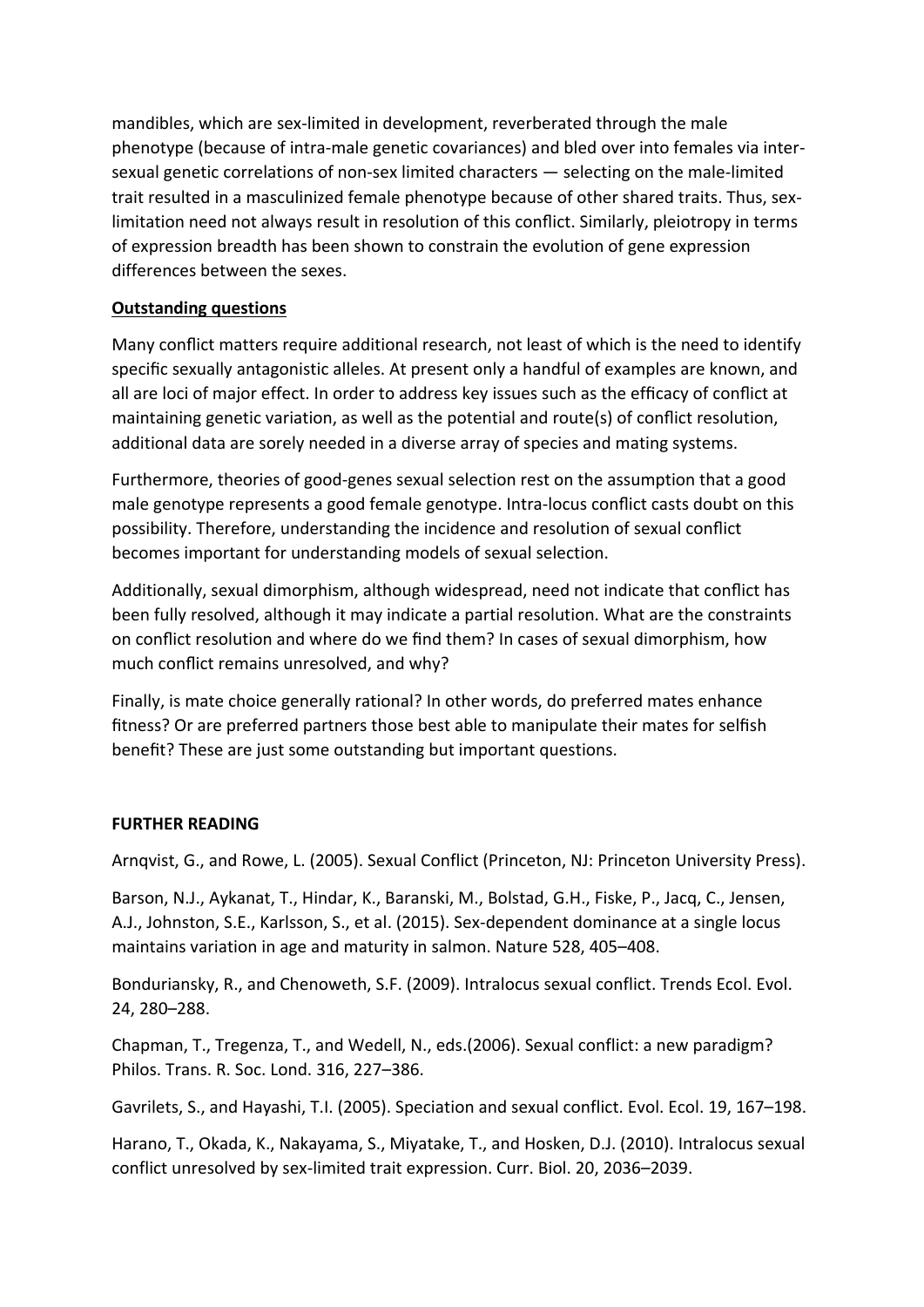Hosken, D.,and Snook, R., eds. (2005). How important is sexual conflict? Special Issue Am. Nat. 165, S1–S97.

Mank, J.E. (2017). Population genetics of sexual conflict in the genomic era. Nat. Rev. Genet. 18, 721–730.

Parker, G.A. (1979). Sexual selection and sexual conflict. In Sexual Selection and Reproductive Competition in Insects. M.S. Blum and N.A. Blum, eds. (New York: Academic Press), pp. 123–166.

Rice, W.R. (1996). Sexually antagonistic male adaptation triggered by experimental arrest of female development. Nature 381, 232–234.

Rice, W.R., and Gavrilets, S. (2014). The Genetics and Biology of Sexual Conflict (Cold Spring Harbor: Cold Spring Harbor Press).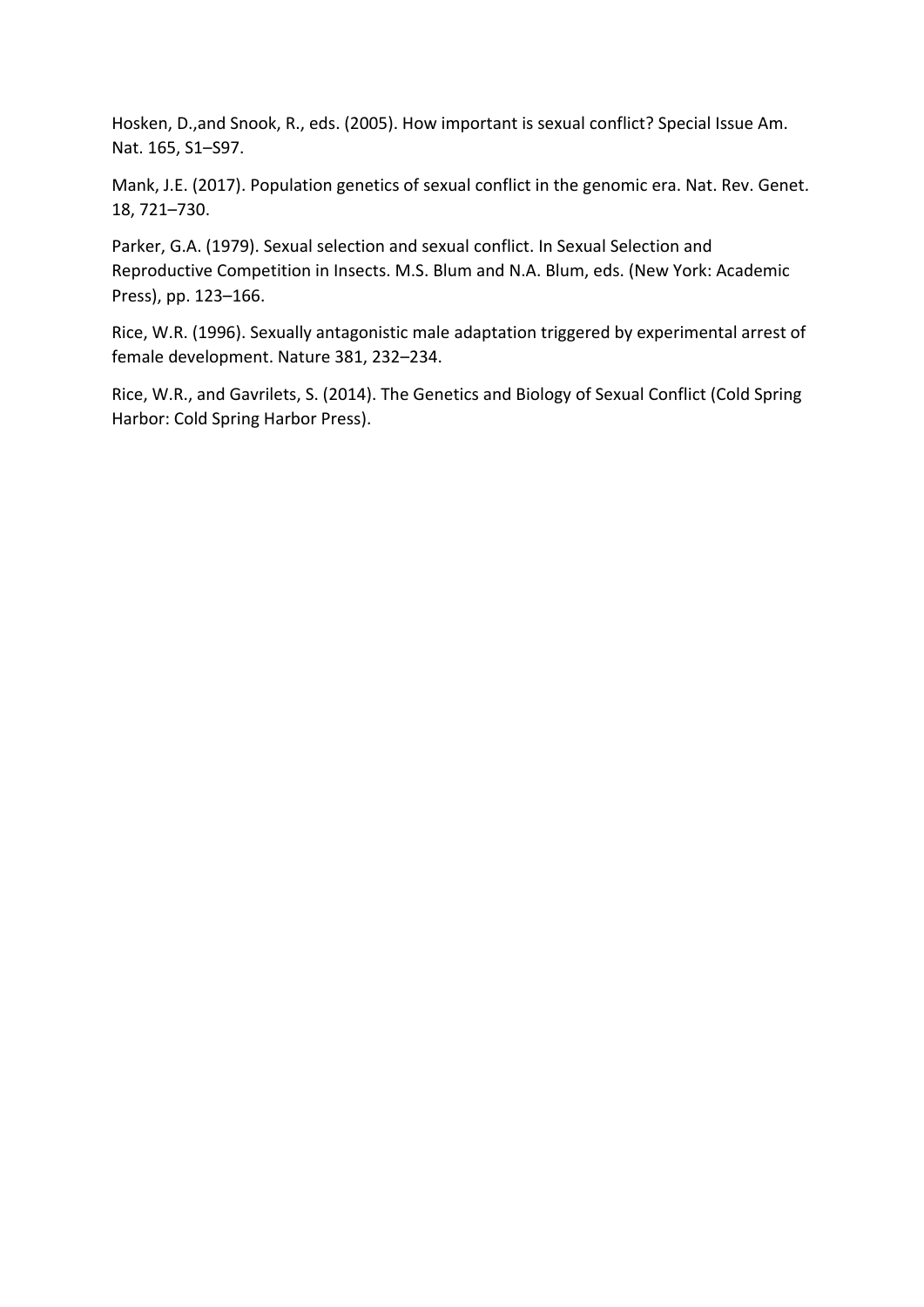#### **Box 1. Mapping Sexual Conflict**

Fitness landscapes are one way to visualize fitness variation with respect to some phenotype of interest. They usually map the relationship between fitness and traits that vary on a continuous scale, such as body mass or mating speed. These landscapes can reveal whether the sexes are subject to contrasting patterns of selection, and therefore reveal the presence of sexual conflict.

By way of illustration, consider a simple hypothetical case testing for sexual conflict over body mass and colour in some population. Larger females are more fecund and colourful males are more sexually attractive but greater colour increases predation risk in both sexes. To create landscapes, male and female body size and colourfulness are measured along with fitness (e.g. lifetime reproductive success) for a sample of individuals. For each sex, colour and size are plotted, and fitness is then layered over this. The resulting 3D fitness surface is analogous to a contour map, with mountains for fitness peaks (trait combinations favored by selection) and valleys for trait combinations that reduce fitness (and are selected against).

Statistical techniques can be then used to describe the topography of these landscapes and characterize patterns of selection. If fitness peaks differ across the sexes for shared traits (i.e. peaks are in different locations), this is consistent with sexual conflict. This is what we show here — female fitness is maximized with large, less colourful females, but male fitness peaks at intermediate size and colour (hotter colours (more red) = higher fitness).